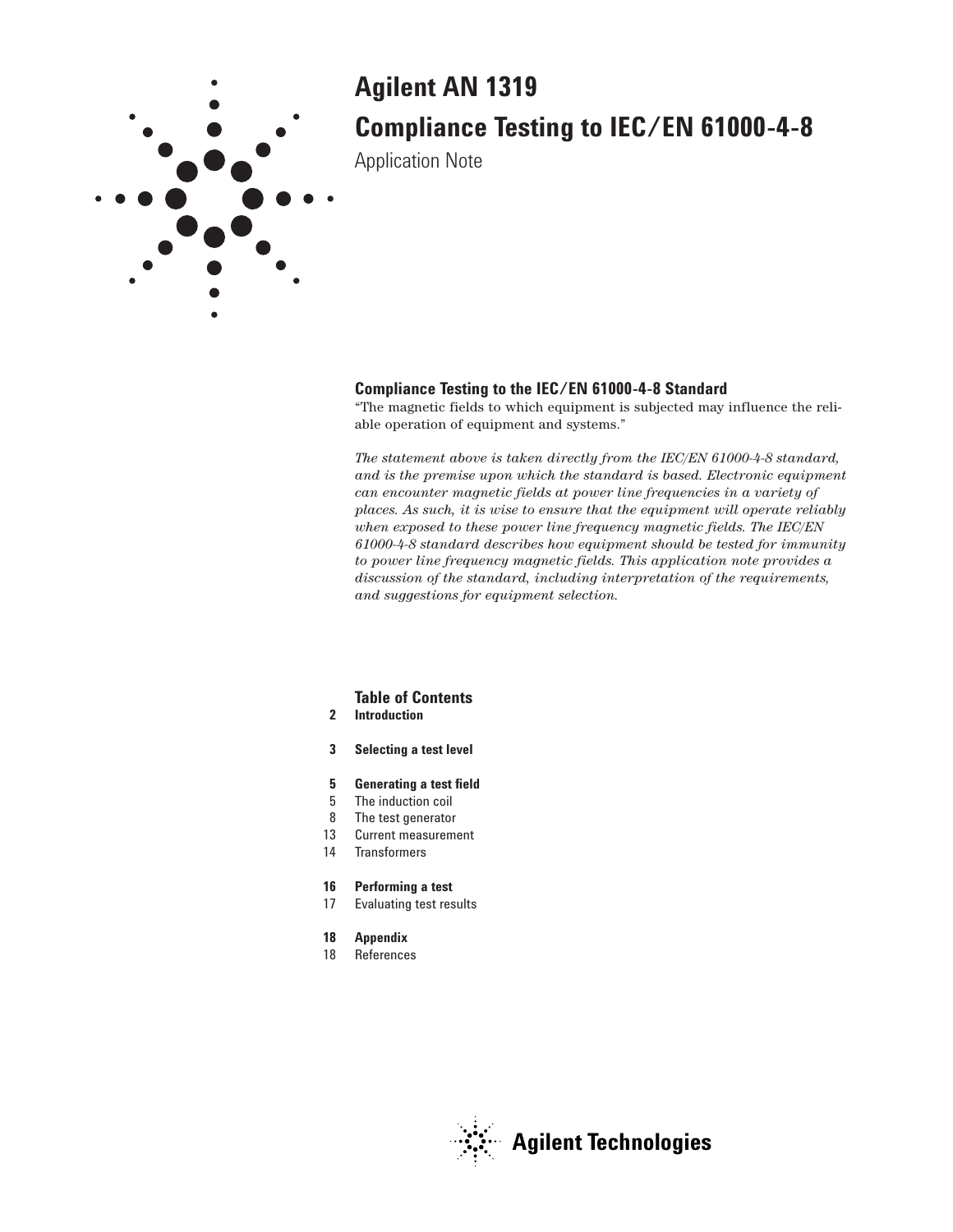## **Introduction**

Magnetic fields generated at power line frequencies are all around us. The electronic equipment we use is subjected to these fields in a variety of places: residential and commercial locations, industrial installations and power plants, and medium and high voltage sub-stations. The source of the magnetic fields is typically the power line current flowing in conductors, or occasionally, transformers in nearby equipment. As such, it is wise to ensure that electronic equipment will operate reliably when exposed to these power line frequency magnetic fields, namely, 50Hz or 60Hz, depending on the country. The fields may be present continuously, or for short duration, so equipment may have to be tested by being exposed to either type of field. The proximity of the equipment to the source of the magnetic disturbance will also significantly affect the equipment's behavior within the magnetic field since the field strength is dependent on the distance from the magnetic disturbance.

The IEC/EN 61000-4-8 standard addresses these phenomena. Part 4 of the 61000 series refers to "Testing and measurement techniques," while Section 8 addresses the "Power frequency magnetic field immunity test." This standard describes an immunity test. It specifies the magnetic fields to

which electronic equipment is subjected to ensure the equipment continues to operate reliably. Stated another way, it ensures that electronic equipment is immune to certain commonly occurring magnetic fields, fields that the equipment is likely to encounter during operation. The specific fields are those occurring at the power line frequencies. Although immunity limits are not specified in this standard, generic immunity standards or product standards state specific limits. The standard also does not address fields produced at frequencies other than 50Hz and 60Hz, nor does it address magnetic fields resulting from dc current flow. Although it is recognized that the current producing the power line frequency magnetic fields contains harmonics of the line frequency, the resultant harmonic magnetic fields are thought to be negligible and are therefore not considered in the present revision of the standard.

Under normal operating conditions, power line frequency current flows continuously in conductors, producing continuous or steady power line frequency magnetic fields. When some type of fault occurs, the fault condition can cause comparatively high current to flow in the conductor. This high current may exist for only a

short duration if a protection device like a fuse, circuit breaker, or other protection circuitry interrupts the flow. High current can also temporarily exist during initial power turn-on of some electronic equipment. A comparatively high magnetic field will result while the current is flowing, but again, for only a short duration. The standard addresses both types of fields (continuous and short duration) by specifying field strengths for continuously applied fields and even higher field strengths for short periods of time that could occur under fault or ac turn-on conditions.

The method for testing equipment for immunity to magnetic fields is to produce a controlled magnetic field of known field strength by driving a large coil with a test generator, and placing the equipment in the center of the coil, thereby subjecting the equipment to the magnetic field. Proper operation of the equipment is evaluated during the application of the field. For equipment that will be tested, the IEC/EN 61000-4-8 standard provides guidelines for selecting a magnetic field strength test level, test generator specifications, induction coil specifications, as well as test set-up, procedure, and reporting information.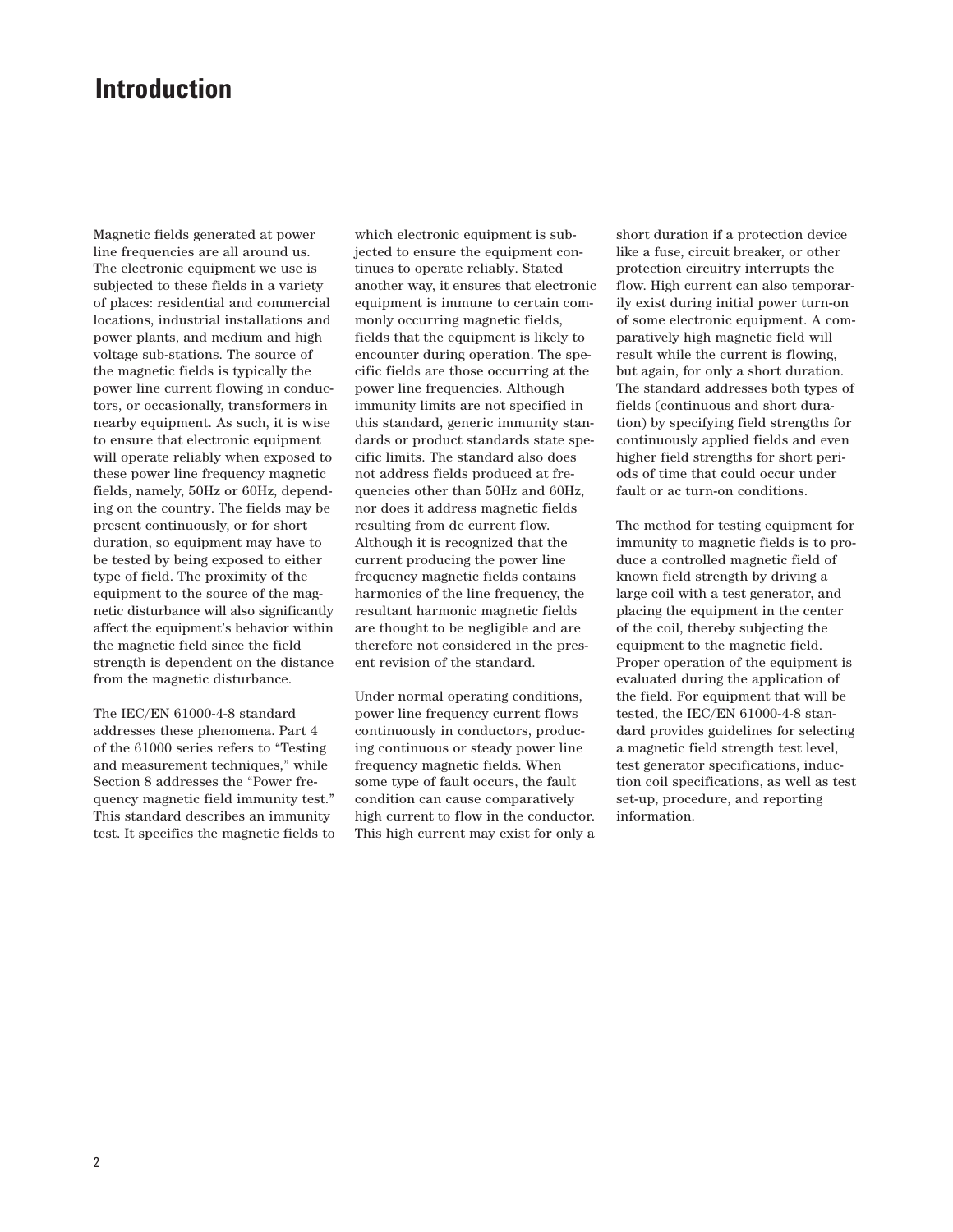### **Selecting a test level**

*The IEC/EN 61000-4-8 standard specifies five test levels for testing products as shown in Table 1. The level labeled "X" is an open level that can be called out in the product specification.*

#### **Table 1. Test levels for continuous and short duration (pulsed) fields**

|   | Level Continuous<br>field strength | Pulsed (1 to 3 sec.)<br>field strenath |
|---|------------------------------------|----------------------------------------|
|   | 1 A/m                              | Not applicable                         |
| 2 | 3A/m                               | Not applicable                         |
| 3 | 10 A/m                             | Not applicable                         |
| 4 | 30 A/m                             | 300 A/m                                |
| 5 | 100 A/m                            | 1000 $A/m$                             |
| x | Special                            | Special                                |

Selection of a test level depends on the expected operating environment of the equipment under test (EUT). An appropriate test level for an EUT should be chosen based upon the magnetic field strengths the EUT is likely to encounter in its typical operating environment. In choosing a test level, it is useful to note some commonly occurring magnetic field strengths for various environments as reported in Annex D of the standard, and as described in the following four paragraphs. Note that the field strength decreases as the distance from the source of the field increases; the amount by which it decreases depends upon the configuration of the source of the magnetic field and the proximity to the source.

Most household appliances generate magnetic field strengths in the range of 0.03 A/m to 10 A/m, with a maximum of around 20 A/m, all at a distance of 0.3 m from the surface of the appliance. At a distance of 1.5 m from the appliance surface, the field strengths are typically below 0.1 A/m, with a maximum of 0.4 A/m.

Directly under high voltage lines, field strengths in the range of 10 to 16 A/m for every 1000 A flowing in the lines are encountered. At a lateral distance of 30 m from the lines, the field strength range is reduced to 3 to 5 A/m for every 1000 A flowing in the line.

High voltage sub-stations (220 and 400 kV) can produce field strengths of 9 to 14 A/m near a line carrying 500 A. In the relay room, 1 to 7 A/m field strengths are encountered, while in the equipment room, 0.7 A/m can be found.

In power/industrial plants, busbars carrying 2200 A produce field strengths of 6 to 85 A/m, depending on the distance from the bus-bar (roughly 0.3 m to 1.5 m, with the higher field strength encountered closer to the bus-bar). Other magnetic field sources in this environment produce field strengths from 4 to 30 A/m, depending on the source.

Taking these commonly occurring field strengths for various operating environments into consideration, Annex C of IEC/EN 61000-4-8 provides guidance for selecting an appropriate test level. Equipment is classified based upon the environment in which it will be operating, and the corresponding test level is then selected. The environments in which equipment can operate are as follows:

#### **Class 1:**

Environment where a device using an electron beam is used. Examples include environments containing CRT monitors or an electron microscope.

#### **Class 2:**

Well protected environment. Examples include household, office, and hospitals.

#### **Class 3:**

Protected environment. Examples include commercial areas, small industrial plants, or a computer room of a high voltage sub-station.

#### **Class 4:**

Industrial environment. Examples include heavy industrial plants, power plants, or the control room of a high voltage sub-station.

#### **Class 5:**

Severe industrial environment. Examples include the switchyard of heavy industrial plants, or medium voltage and high voltage power stations.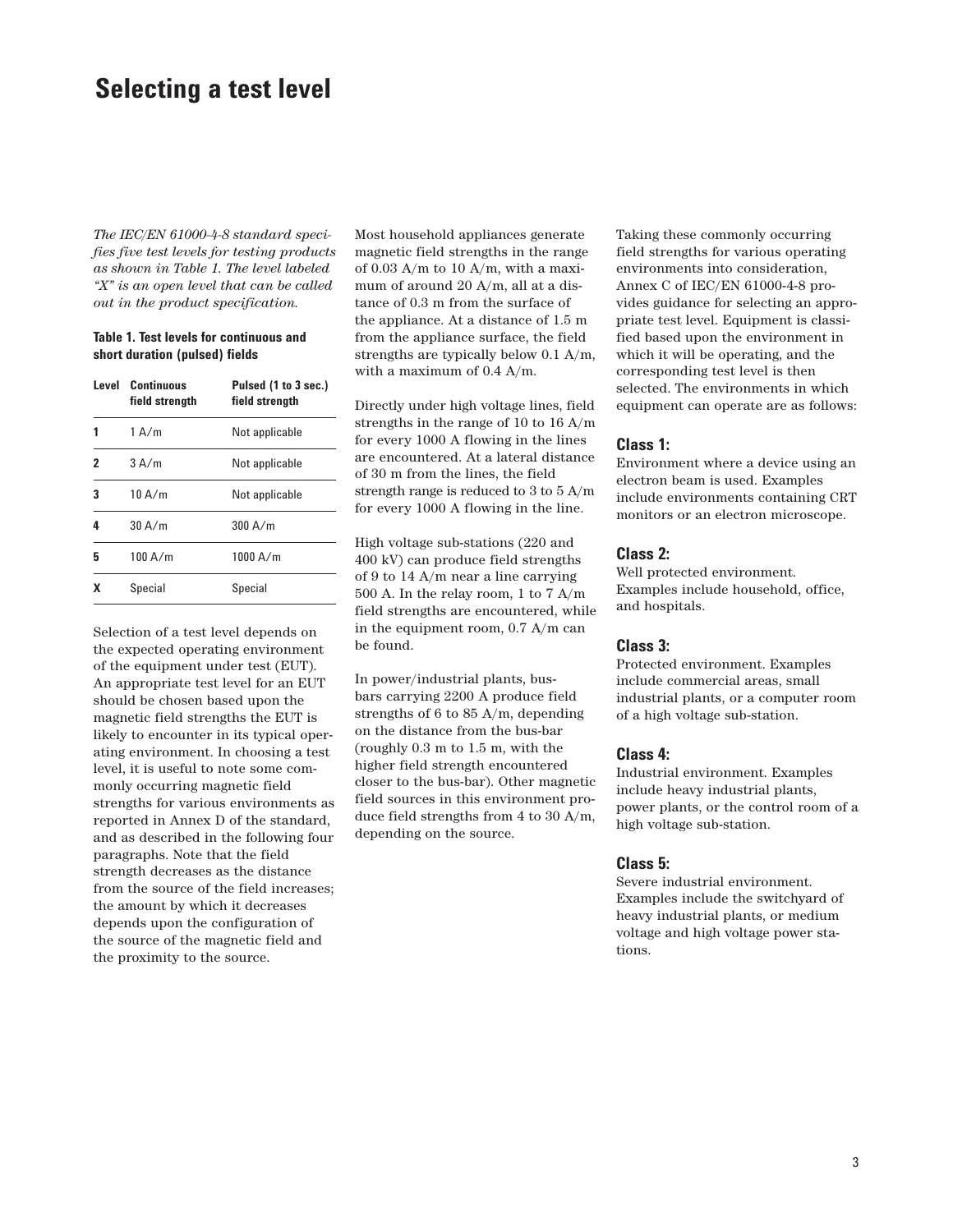Note that the information presented from both Annex C and Annex D of the standard is labeled as "informative" information in the standard. As such, it is considered to be useful in applying the standard, but not a compliance requirement. Information labeled "normative" would include requirements that must be met for compliance. The techniques, procedures, and instrumentation characteristics specified in IEC/EN 61000-4-8 are considered normative. Specific limits would be determined by product committees and specified in the corresponding product standard. Additional immunity test information is contained in EN 50082-1 (1997), "Generic immunity standard for residential, commercial, and light industry environments," and in EN 50082-2 (1995), "Generic immunity standard for industrial enviroments."

As an example, consider testing an appliance such as a digital alarm clock. Since the environment in which this piece of equipment will typically operate is "household", the environment would be a Class 2 environment. Corresponding to this class, a Level 2 field strength from Table 1 is shown as 3 A/m continuous, while a short duration, pulsed test is not required. This is assuming that the product is not covered by a more specific product standard that specifies different test criteria.

Once the required field strength to which the EUT must be subjected is selected, it is necessary to generate this field according to the standard. For the alarm clock example, proper operation of the clock would have to be verified with the clock immersed in a 3 A/m magnetic field.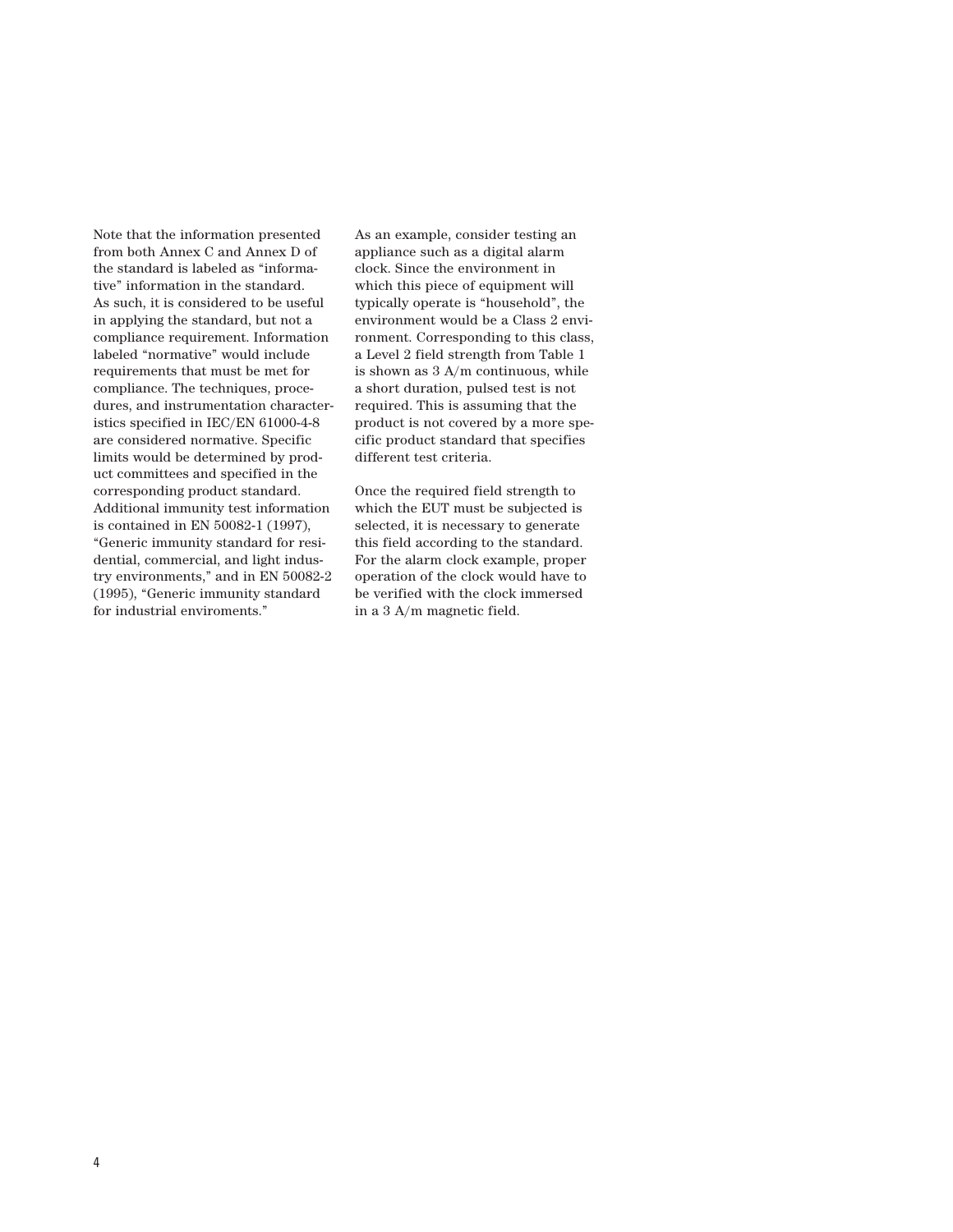# **Generating a test field**

*The overall purpose of the IEC/EN 61000-4-8 standard is to describe a method for generating a power line frequency magnetic field in which an EUT may be placed for testing its immunity to the field. In order to generate a magnetic field, some type of induction coil is used, driven by a power line frequency current flowing in the coil from a test generator like an ac source. The field strength is controlled by controlling the magnitude of the current flowing in the coil. There is a direct relationship between the magnitude of the coil current and the strength of the magnetic field that depends on the coil configuration. (Refer to the appendix for simple examples.)*

#### **The induction coil**

Annex B of the standard (a normative Annex, which requires compliance) specifies:

*"The requirement of the induction coil is 3 dB tolerance of the test field in the volume of the EUT."*

Magnetic field homogeneity over a given volume is dependent on the physical configuration of the induction coil. Various configurations are discussed in Annex B of the standard, including square, rectangular, and double square induction coils. For each of these configurations, profiles are shown of the area surrounding the center of the coil for which the field strength varies by no more than ± 3 dB (either higher or lower) from the value at the center of the coil. The profiles are shown for areas in both the plane of the coil, and the mean orthogonal plane. From these areas, conclusions can be drawn regarding the volume over which a magnetic

field is developed that varies by no more than ± 3 dB from the value at its center. This volume then determines the maximum sized EUT that can be tested with the given coil configuration in order to meet the ± 3 dB field uniformity requirement throughout the volume of the EUT. The field strength at the center of the volume is the test level selected from Table 1 according to the EUT's expected operating environment.

For example, consider a square coil, 1 m on each side. This coil will produce a magnetic field strength that varies by no more than  $\pm$  3 dB from the value at its center in a volume within the coil that is 0.6 m by 0.6 m by 0.5 m high. (The volume extends 0.25 m above and 0.25 m below the plane of the coil, accounting for the total 0.5 m height, and is centered about the center of the coil.) This type of coil is appropriate for testing EUTs that will fit within this testing volume.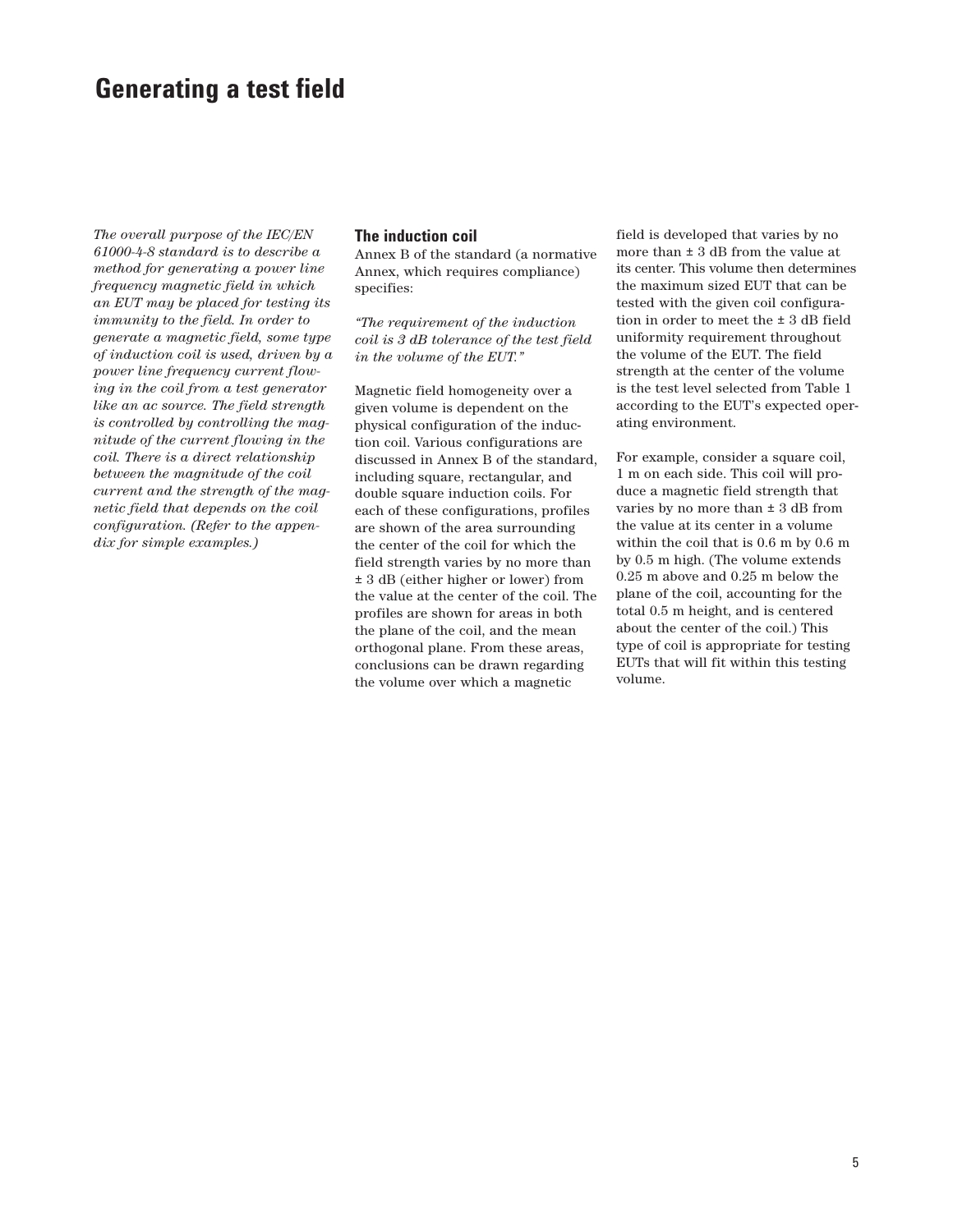Larger testing volumes are possible by increasing the size of the coil, however, larger coils will require greater drive current to produce the same magnitude magnetic field at the coil's center, increasing the current requirements for the test generator that is driving the coil. Using a multiturn coil will reduce the current requirements of the test generator, since a coil having N turns will increase the effective current by N, thereby increasing the magnitude of the magnetic field by N. Another alternative for increasing testing volume is to use a double coil (Helmholtz coil). For example, using double square coils, each having 1 m sides and spaced 0.6 m apart, the testing volume is increased to 0.6 m by 0.6 m by 1.0 m high.

The types of coils discussed so far are appropriate for testing table-top equipment. Larger floor-standing equipment may make it impractical to develop a magnetic field with the required homogeneity and of sufficient volume to envelop the entire EUT all at once. The standard recognizes this possibility and makes allowances for these situations. A coil may be used to surround a portion of a larger piece of equipment, and the test can be performed repeatedly, moving the coil along the EUT between tests, until the entire volume of the EUT is eventually tested.



**Figure 1: Minimum distance between floor standing EUT and coil**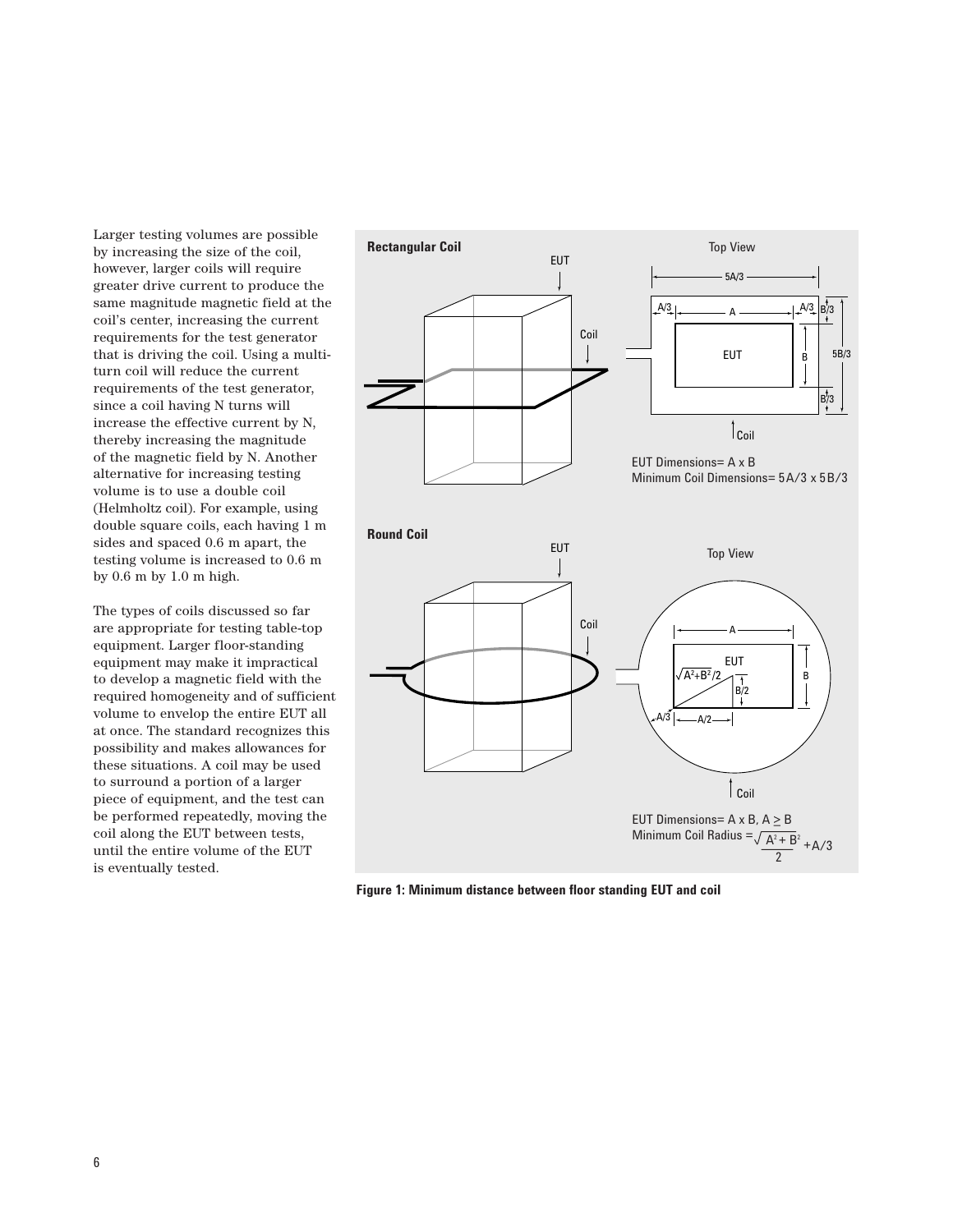Specific requirements for the induction coil are as follows:

**1.** Connected to the test generator, it shall generate the field strength corresponding to the selected test level and defined homogeneity (coil must result in a ± 3 dB tolerance of the test field in the volume of the EUT)

**2.** Material shall be copper, aluminum, or any conductive non-magnetic material

**3.** Cross section and mechanical arrangement shall facilitate stable positioning

**4.** Single turn, multi-turn, or double (Helmholtz) coils with suitable current carrying capability are acceptable

**5.** Coil conductors shall be of relatively small cross section

**6.** Coil must surround the EUT. To accommodate 3 orthogonal positions and different sized EUTs, different sized coils may be used

**7.** Constancy of field is limited to a single direction, orthogonal to the coil plane

**8.** Fields in different directions are obtained by rotating the coil or by rotating the EUT

**9.** For floor-standing equipment, the minimum distance between the coil and EUT walls must be 1/3 the dimension of the EUT (EUT with dimension A by B requires a coil of dimension 5/3\*A by 5/3\*B if the coil is rectangular—see Figure 1)

*Calibration of the induction coil is required and the calibration procedure must meet the following requirements:*

**1.** Calibrate in a free space condition with no EUT present

**2**. At least 1 m distance must separate the coil from any wall or magnetic material

**3.** The coil shall be connected to the test generator with twisted conductors no more than 3 m in length

**4.** An appropriate magnetic field sensor must be located at the coil center, oriented to detect the maximum field strength. The sensor dimension must be no greater than 1/10 the coil dimension and must use a power frequency narrow band measurement instrument (note that the standard makes no specific reference to the accuracy of the sensor)

**5.** With the test generator providing the current, the current to produce the desired test level field is noted at the power line frequency. This determines the coil factor, which is a scaling factor expressed as the field strength per unit of current from the test generator (units are Amps per  $meter/amp = A/m/A = 1/m$ 

**6.** Test instrumentation to verify coil current shall be accurate to ± 2 %

There are some "off-the-shelf" coils available from some manufacturers. For example, the EMCO 6404 is a Helmholtz type coil consisting of two 1.22 m (4 feet) diameter coils. The coil impedance is roughly 1.5 ohms in series with 19 mH. The configuration results in a coil factor of 65.73 A/m/A. Therefore, as an example, if an EUT is expected to operate in a Class 3 environment, it would need to be tested with a Level 3 field, or 10 A/m. With the EMCO 6404 coil, a drive current of  $(10 \text{ A/m})/(65.73 \text{ A/m/A}) = 0.152 \text{ A}$ would be required.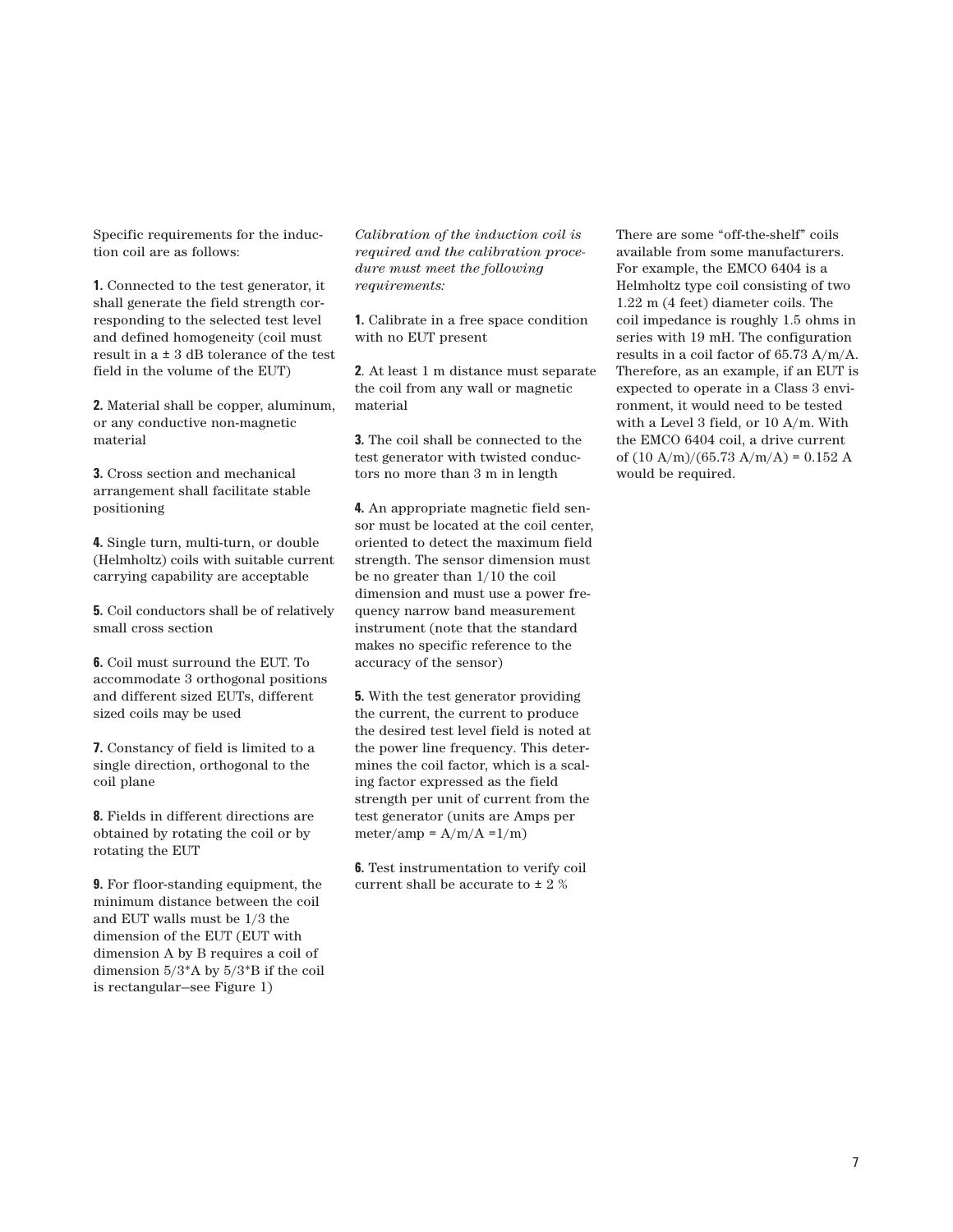#### **The test generator**

The test generator is used to produce the current required to drive the coil, thereby creating the required magnetic field. Several different configurations of test generators have been used in the past. For example, function generators with small signal outputs driving audio power amplifiers have been used, or motor-controlled variacs, to produce the required drive currents. However, there are drawbacks to each of these configurations.

For example, audio amplifiers are not designed to drive a wide range of load impedances, or highly inductive loads. These amplifier outputs also do not have any specified amplitude accuracy, nor do they have any robust protection against short circuits. Variacs also have poor accuracy and regulation, in addition to unpredictable distortion and no frequency adjustment since the output voltage is dependent on the ac mains line voltage. Another possibility to drive the coil that does not have these drawbacks is to use a typical ac source product. These versatile products can cover a wide range of the required field strengths, and with the addition of a transformer on the output, any of the required field strengths mentioned in the standard can be produced. The transformer is used to scale the output of the ac source to the appropriate range for producing the required magnetic field strength with a given coil factor. In this case, the combination of the ac source and the transformer would comprise the test generator.



**Figure 2: Example test set-up showing source, transformer, and coil**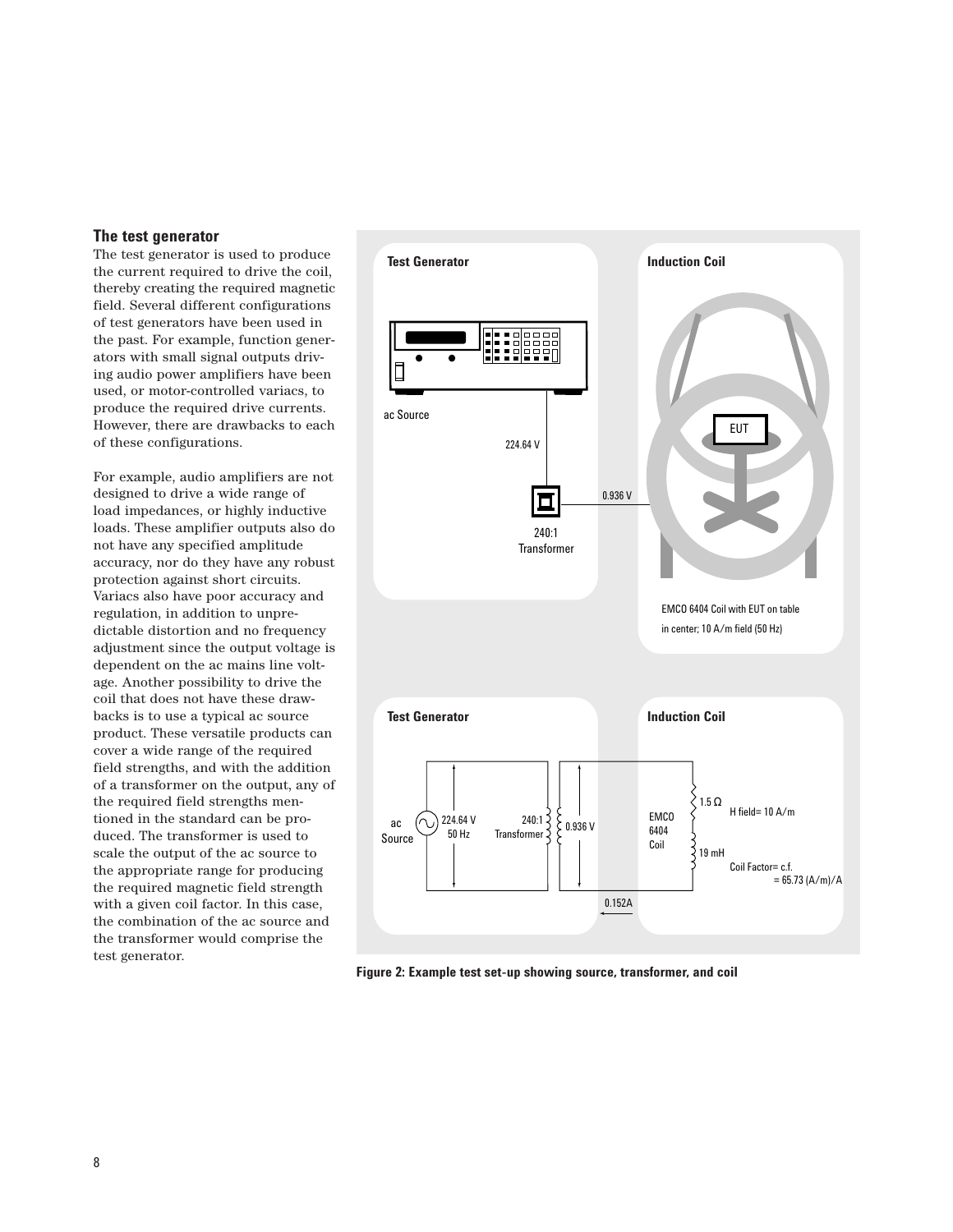For example, using the EMCO 6404 coil again, and building on the example above for a product requiring a Level 3 field strength (10 A/m), 0.152 A from the source was required. The voltage needed to produce this current can be calculated given the impedance of the coil. This impedance consists of the series resistance and inductance of the coil, and is therefore frequency dependent.

The standard requires the frequency of the test magnetic field to match the power line frequency of the environment in which the EUT will operate. Assuming the EUT is to operate in a 50 Hz environment, the 1.5 ohms and 19 mH result in a total impedance of 6.15 ohms, which means that with 0.152 A flowing, the resultant voltage is 0.936 V. Since many typical ac source products are rated for much higher voltages and regulate their output voltage rather than their output current, it makes sense to use a step-down transformer on the output of the ac source so that the ac source voltage may be much higher than the required 0.936 V. Note that the output of a digitally controlled source is quantized, meaning it can be set to discrete values only, determined by the output resolution specification of the source. The resolution must be sufficiently small to produce a voltage of sufficient accuracy to properly control the coil current, and the resultant magnetic field. Using a transformer to step the output voltage down improves the effective resolution at the output of the transformer by the transformer turns-ratio.

In this case, a transformer with a turns-ratio of 240:1 could be used, enabling the ac source output to be set to 224.64 V to produce the required 0.152 A of current on the secondary of the transformer, flowing in the induction coil. See Figure 2.

Note that the standard specifies the requirements for the accuracy of the magnetic field:  $\pm$  3dB in the volume of the EUT. The ± 3dB volume is determined by the geometry of the coil and the accuracy of the coil current, which generates the magnetic field. Therefore, in order to maintain the appropriate magnetic field within the volume of the EUT, it is important to accurately control the coil current. The coil current accuracy itself is not specified by the standard. Instead, the standard specifies the requirements for the accuracy of the instrumentation  $(± 2%)$  used to measure the coil current. It is clear that if the instrumentation specified to measure the current is accurate to  $\pm$  2%, then the current itself can be no more accurate than ± 2%. In fact, it could be much worse. (Note that it is possible to use measurement instrumentation that is accurate to 2% to measure and control current to within 5%, or 10%, or any accuracy that is greater than the 2% accuracy of the measurement instrumentation.) A reasonable

interpretation here for the current accuracy requirement is to assume that it must be controlled to the best that the measurement instrumentation can do, namely  $\pm$  2% accuracy. Better current measurement accuracy, which is easy to obtain, will only improve the overall accuracy of the current setting, to the point where it will become a negligible factor.

The magnetic field accuracy of  $\pm$  3 dB allows for roughly +40% and -30% of variation in its magnitude throughout the volume of the EUT. Since the magnetic field magnitude is directly proportional to the coil current magnitude, as stated above, the accuracy of the current directly influences the accuracy of the magnetic field strength. As a result, the above interpretation of the current accuracy requirement  $(\pm 2\%)$  would be consistent with the magnetic field accuracy since it is much lower than the magnetic field accuracy requirement (+40%, -30%).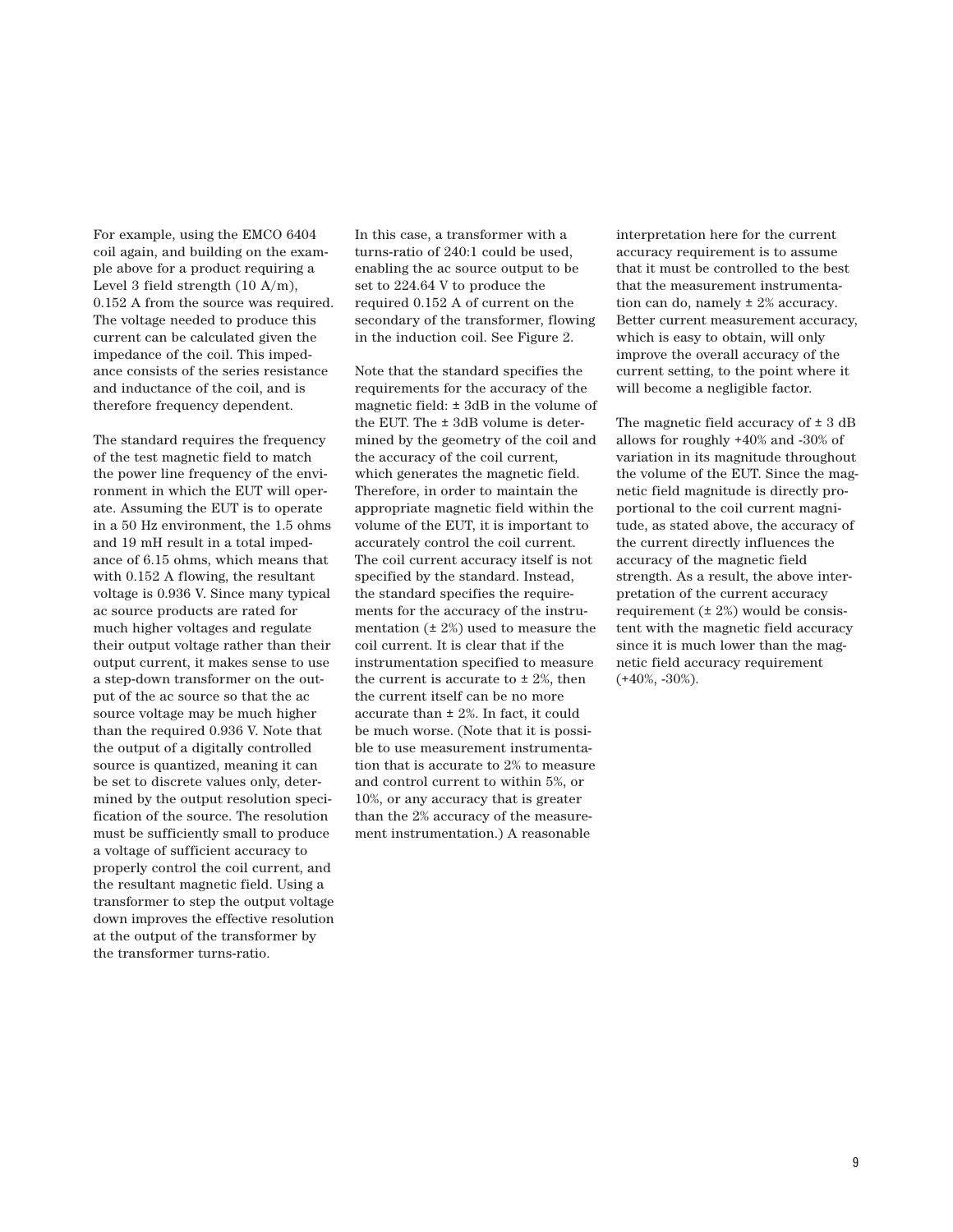#### *Specific requirements for the test generator are as follows:*

**1.** Sinusoidal output current with total distortion factor <8% (Note that the standard does not define "total distortion factor." Therefore, the assumption here is that it is equivalent to total harmonic distortion.)

**2.** Ability to drive the induction coil

**3.** Ability to operate in either continuous or pulsed (short duration) mode

**4.** Current capability is determinedby the test level and coil factor. Current range is 1 A to 100 A divided by the coil factor for continuous mode and 300 A to 1000 A divided by the coil factor for pulsed mode (set time for pulsed mode is 1 s to 3 s)

**5.** Ability to operate into a short circuit condition (Note that all induction coils will have resistance and inductance, meaning the generator will actually never be required to operate into a true "short circuit condition," the definition of which is unspecified.)

**6.** Ability to have the low output terminal connected to earth ground

**7.** Prevents large disturbances in the power line (Note that "large disturbances" are unspecified.)

*Verification of the test generator is required and must include the following:*

**1.** Test generator must be connected to the induction coil with twisted conductors no longer than 3 m

**2.** Verify output current value

**3.** Verify current distortion factor

**4.** Verify emissions of disturbances by the generator (Note that there are no specific numbers associatedwith this requirement; only the statement "precautions to prevent the emission of large disturbances that may be injected in the power supply network or may influence the test results" is made.)

**5.** Verification instrumentation (current probe, etc.) needs ± 2 % accuracy

As an example of an "off-the-shelf" test generator, consider the Agilent Technologies 6813B ac power source/ analyzer. This instrument has the capability of producing output voltages up to 300 Vrms and output currents up to 13 Arms, with a maximum output rating of 1750 VA. The low distortion output voltage can be used to drive an induction coil directly, or through a transformer, depending on the coil factor and required magnetic field strength. With the output set to produce a sine wave, the highly regulated output has no more than 0.25% total harmonic distortion (at 50 Hz or 60 Hz).

Some other features of the 6813B ac source that enable it to help do magnetic immunity testing according to the standard include its ability to produce either continuous or pulsed (short duration) output waveforms. The 1 s to 3 s pulse duration mentioned in the standard is easily covered by the 6813B's ability to produce pulses as short as 0.2 ms to as long as multiple hours in 0.2 ms increments. This ac source can drive loads of any power factor (0 to 1), has programmable current limit, and can operate with its output shorted. The output frequency can be set in the range of DC to 1000 Hz, enabling it to drive coils to produce either 50 Hz or 60 Hz magnetic fields. Both output terminals are isolated from ground making it possible to connect either output terminal to ground, a test generator requirement also mentioned later concerning the ground reference plane. Additionally, disturbances on the ac mains from operating this instrument are minimized due to an internal design utilizing multi-stage power conversion with extensive filtering. Figure 3 shows a simplified internal block diagram.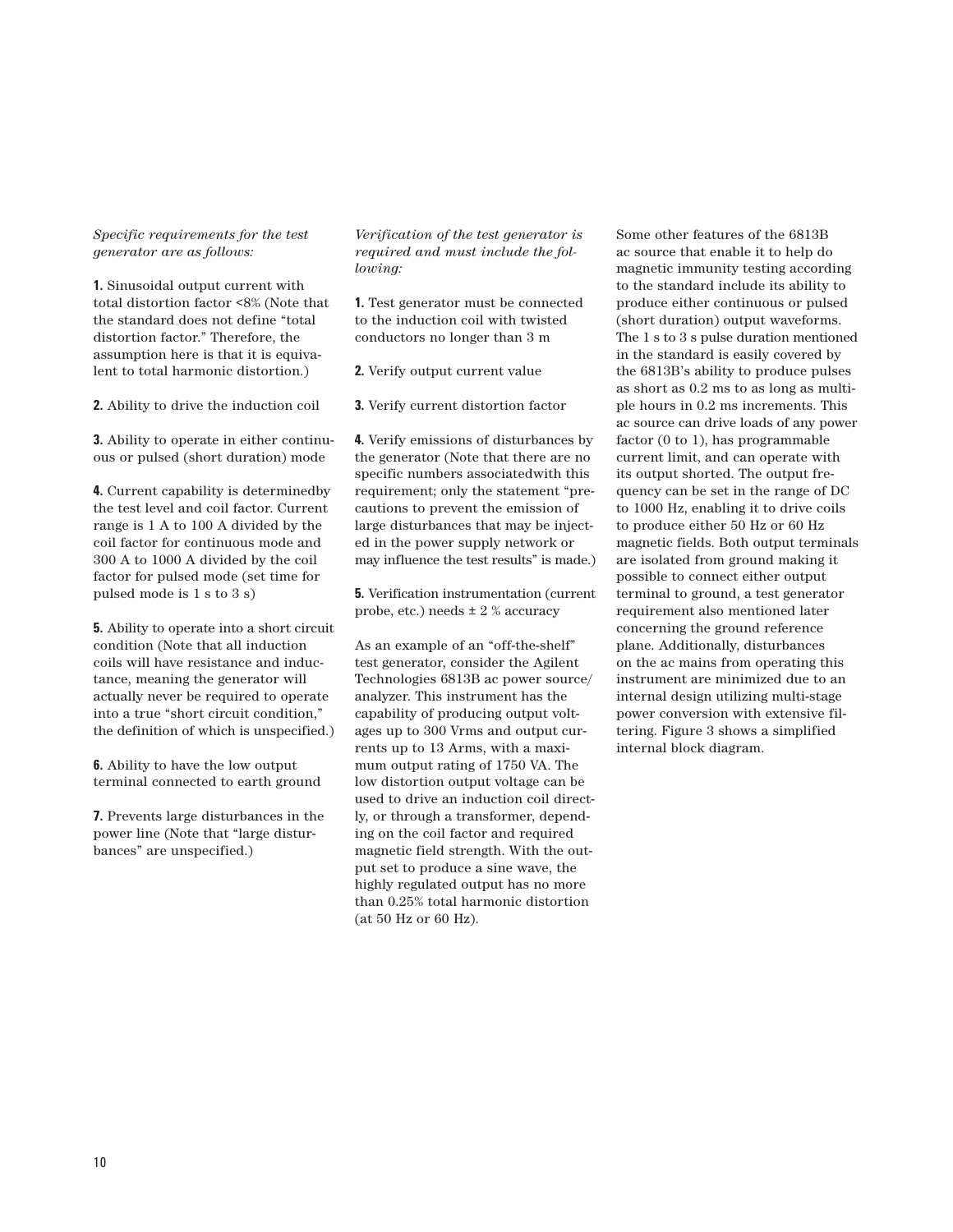Note that the induction coil current is the important parameter to control when producing the required magnetic field. An ac source typically regulates the voltage on its output, as does the 6813B. Therefore, the accuracy with which the ac source produces the output voltage directly affects the accuracy of the coil current, which is simply the ac source output voltage divided by the coil impedance, if no transformer is used in between. When a transformer is used, the ac source output voltage gets scaled down by the turns-ratio of the transformer. Since the requirement for current accuracy was assumed to be ± 2% as discussed earlier, the ac source voltage accuracy should be at least as good. In the example of Figure 2, the required voltage across the coil to produce the 10 A/m field was 0.936 V, which translated back through the 240:1 transformer into 224.64 V on the output of the ac source. The 6813B output voltage accuracy specification is  $\pm (0.15\% + 0.3 \text{ V})$ , which results in ± 0.637 V of inaccuracy on the 224.64 V. This is 0.28% of the required 224.64 V, well within the 2%

requirement. Note that if the transformer was not used, the output voltage accuracy specification applied directly to the required 0.936 V results in ± 0.301 V of inaccuracy, which is more that 32% of the required 0.936 V! Clearly, a transformer is required to obtain sufficient accuracy.

It is important to consider the VA requirements for the ac source when attempting to produce a particular field strength using a particular coil. Following the earlier example using the EMCO 6404 coil (1.5 ohms, 19 mH, 65.73 A/m/A coil factor) operating at 50 Hz, the required coil current to produce a 10 A/m field was calculated to be 0.152 A, requiring a coil voltage of 0.936 V across the resultant 6.15 ohms of total coil impedance. In this case, the VA requirement is small, namely, 0.152 A x 0.936 V = 0.142 VA. However, to produce higher field strengths, higher coil drive currents are required, increasing the requirements for VA. In fact, the VA requirements increase with the square of the current increase (or, equivalently, with the square of the

field strength increase), so if the required field strength goes up by a factor of 10, the ac source VA requirements increase by 100. For example, recalculating the coil current and voltage for a 100 A/m field strength yields 1.521 A and 9.363 V for a requirement of 14.245 VA, which is 100 times the 10 A/m VA requirement. Taking a look at the pulsed field strengths of 300 A/m and 1000 A/m yields VA requirements of 128.2 VA and 1424.5 VA respectively. As can be seen here, generating large field strengths results in sizeable VA requirements, even if the fields are to be present for only a short duration.



**Figure 3: Simplified internal block diagram of Agilent 6813B and advantages for magnetic immunity testing**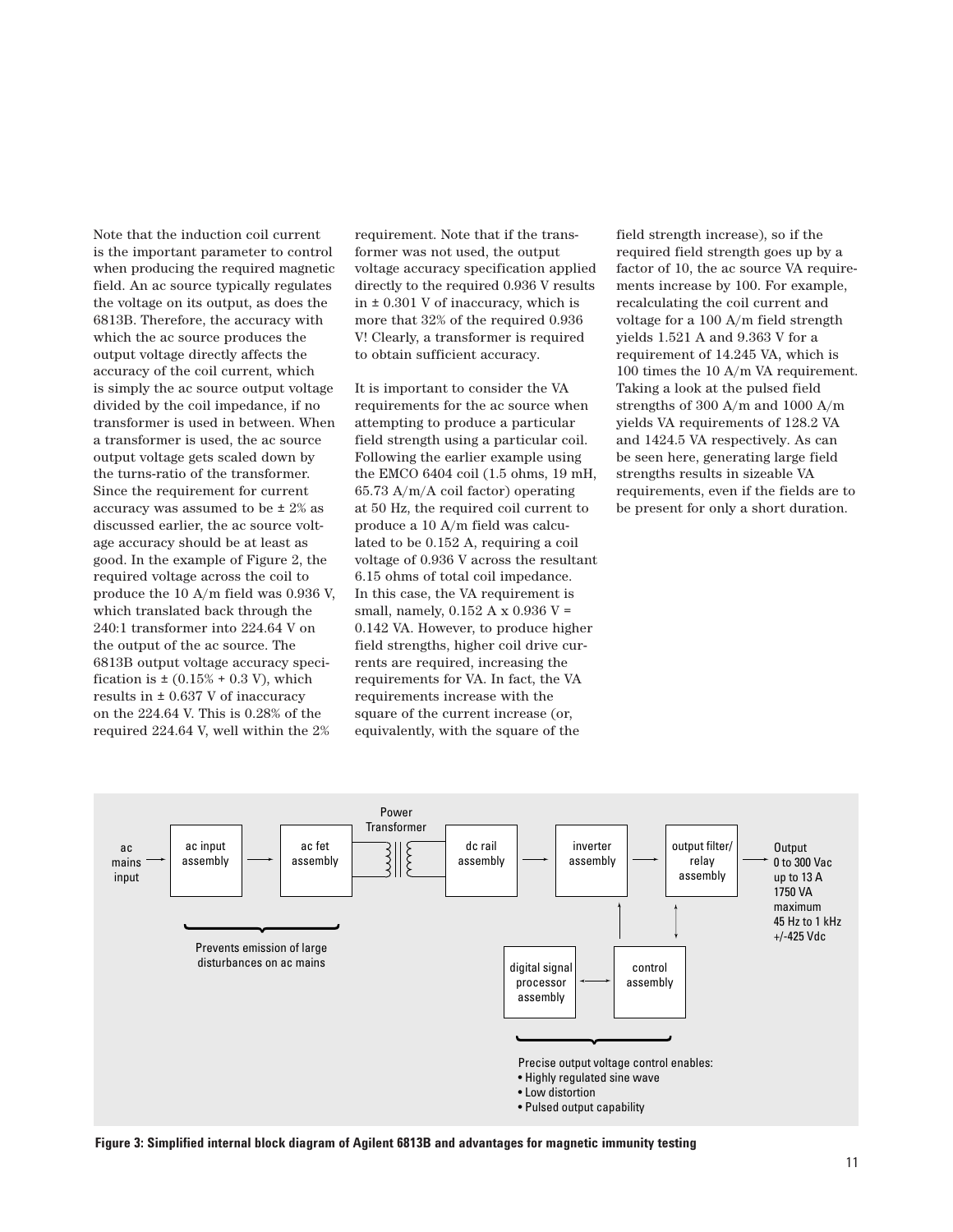Agilent ac sources are available in maximum VA ratings from 375 VA to 4800 VA as shown in Table 2. The table lists the maximum output voltage, maximum output current, and maximum VA capabilities of each of the ac source models. It also shows the calculated maximum field strength (Hmax) that can be produced by each of the ac sources based upon the VA rating of the source and the EMCO 6404 induction coil being used at 50 Hz (coil factor is 65.73, and impedance is 6.15 ohms). Note that the maximum output VA of each ac source does not equal the maximum voltage times the maximum current. This is due to the fact that the three lower power models of sources listed here have autoranging output capabilities, while the two highest power models have dual output ranges. Each of these features extends the output capabilities of the ac sources beyond those obtained with an equivalently sized ac source with a single rectangular shaped output characteristic. The output capabilities are extended by providing high output voltages at lower currents, and high output currents at lower voltages, but not maximum voltage and maximum current at the same time, which would require a larger sized ac source.

Note also that selection of a coil with a lower coil factor increases the VA requirement for the source, while a higher coil factor results in a lower VA requirement.

As mentioned earlier, using a coil like the EMCO 6404 at 50 Hz to produce a field strength of 300 A/m required an ac source capable of 128.2 VA. Table 2 shows that any of the Agilent ac sources can produce 128.2 VA or more. Therefore, any of them can be used to produce the field strengths mentioned in the standard up to and including 300 A/m.

**Table 2: Agilent ac source ratings and maximum field strength (Hmax) that can be produced by each ac source based on only maximum VA rating, using EMCO 6404 induction coil at 50 Hz. (In each case, a transformer would be required to scale the voltage and current to produce the listed Hmax.)**

| ac source<br>model number | <b>Maximum</b><br>output voltage | <b>Maximum</b><br>output current | <b>Maximum</b><br>output VA | <b>Hmax based</b><br>on VA alone* |
|---------------------------|----------------------------------|----------------------------------|-----------------------------|-----------------------------------|
| 6811B                     | 300 V                            | 3.25A                            | 375 VA                      | 513 A/m                           |
| 6812B                     | 300 V                            | 6.5A                             | 750 VA                      | $726$ A/m                         |
| 6813B                     | 300 V                            | 13A                              | 1750 VA                     | 1108 A/m                          |
| 6814B**                   | 300 V                            | 20A                              | 3000 VA                     | 1451 A/m                          |
| 6834B**                   | 300 V                            | 30 A                             | 4500 VA                     | 1777 A/m                          |
| 6843A**                   | 300 V                            | 32 A                             | 4800 VA                     | 1836 A/m                          |

 $VA = (H/cf)^2 \times Z$  (H = field strength, cf = coil factor, Z = coil impedance)

\*\* Obsolete products

#### **Table 3: Agilent ac source ability to produce field strengths using EMCO 6404 induction coil at 50 Hz based on VA rating.**

| Can this ac source<br>produce this field<br>strength using<br><b>EMCO 6404 coil?</b> | 6811B | 6812B | 6813B | 6814B*<br>(375 VA max) (750 VA max) (1750 VA max) (3000 VA max) (4500 VA max) (4800 VA max) | 6834B* | 6843A* |
|--------------------------------------------------------------------------------------|-------|-------|-------|---------------------------------------------------------------------------------------------|--------|--------|
| 1A/m                                                                                 | Yes   | Yes   | Yes   | Yes                                                                                         | Yes    | Yes    |
| 3A/m                                                                                 | Yes   | Yes   | Yes   | Yes                                                                                         | Yes    | Yes    |
| 10 A/m                                                                               | Yes   | Yes   | Yes   | Yes                                                                                         | Yes    | Yes    |
| 30 A/m                                                                               | Yes   | Yes   | Yes   | Yes                                                                                         | Yes    | Yes    |
| 100 A/m                                                                              | Yes   | Yes   | Yes   | Yes                                                                                         | Yes    | Yes    |
| 300 A/m                                                                              | Yes   | Yes   | Yes   | Yes                                                                                         | Yes    | Yes    |
| 1000 A/m                                                                             | No    | No    | Yes   | Yes                                                                                         | Yes    | Yes    |

\* Obsolete products

The Hmax column in Table 2 supports this conclusion as well. The 1000 A/m field strength requirement in the standard necessitates the use of one of the larger ac sources. This information is summarized in Table 3 above. The table shows which of the ac source models can produce the various field strengths mentioned in the standard using the EMCO 6404 induction coil at 50 Hz.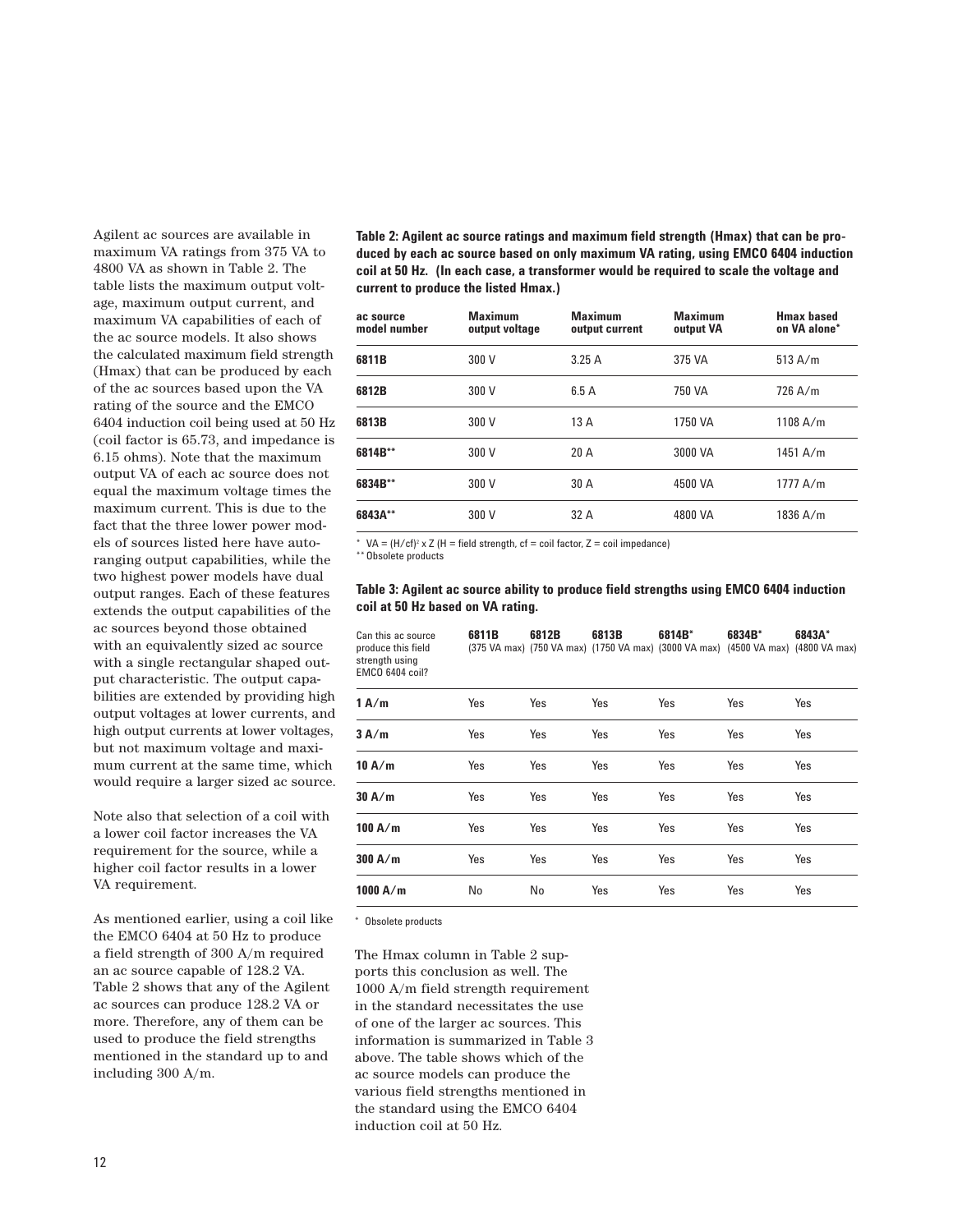#### **Current measurement**

Since calibration of the induction coil requires that the coil current be measured, a current probe or current shunt in series with the coil and connected to a voltmeter may be used. The type of probe or shunt used will depend upon the expected drive current for the coil, which is determined by the coil factor and the required magnetic field strength.

When an ac source (or any constant voltage regulating test generator) is used to drive the coil, the series impedance of the current measuring device, although low, needs to be considered since it adds to the coil impedance, and the current is the ac source output voltage divided by the total impedance. There are many readily available shunts that can be chosen along with an appropriate voltmeter to produce the required 2% current measurement accuracy specification. The ac source output voltage will be set to produce the required current through the total impedance comprised of the shunt and induction coil series combination.

Another factor to consider concerning current measurement when using a constant voltage test generator to drive the coil is the effect of the presence of the EUT on the coil impedance. The coil calibration procedure specifies that the coil factor be determined "without the EUT" which is appropriate for determining the coil factor. However, when the EUT is placed inside the coil, the coil "core" material changes, possibly affecting the impedance (but not the coil factor, which is field strength per unit of current).



**Figure 4: Setup showing Agilent 6813B with Dual Power Analyzer option, transformer, and coil. The current shunt is included with the option.**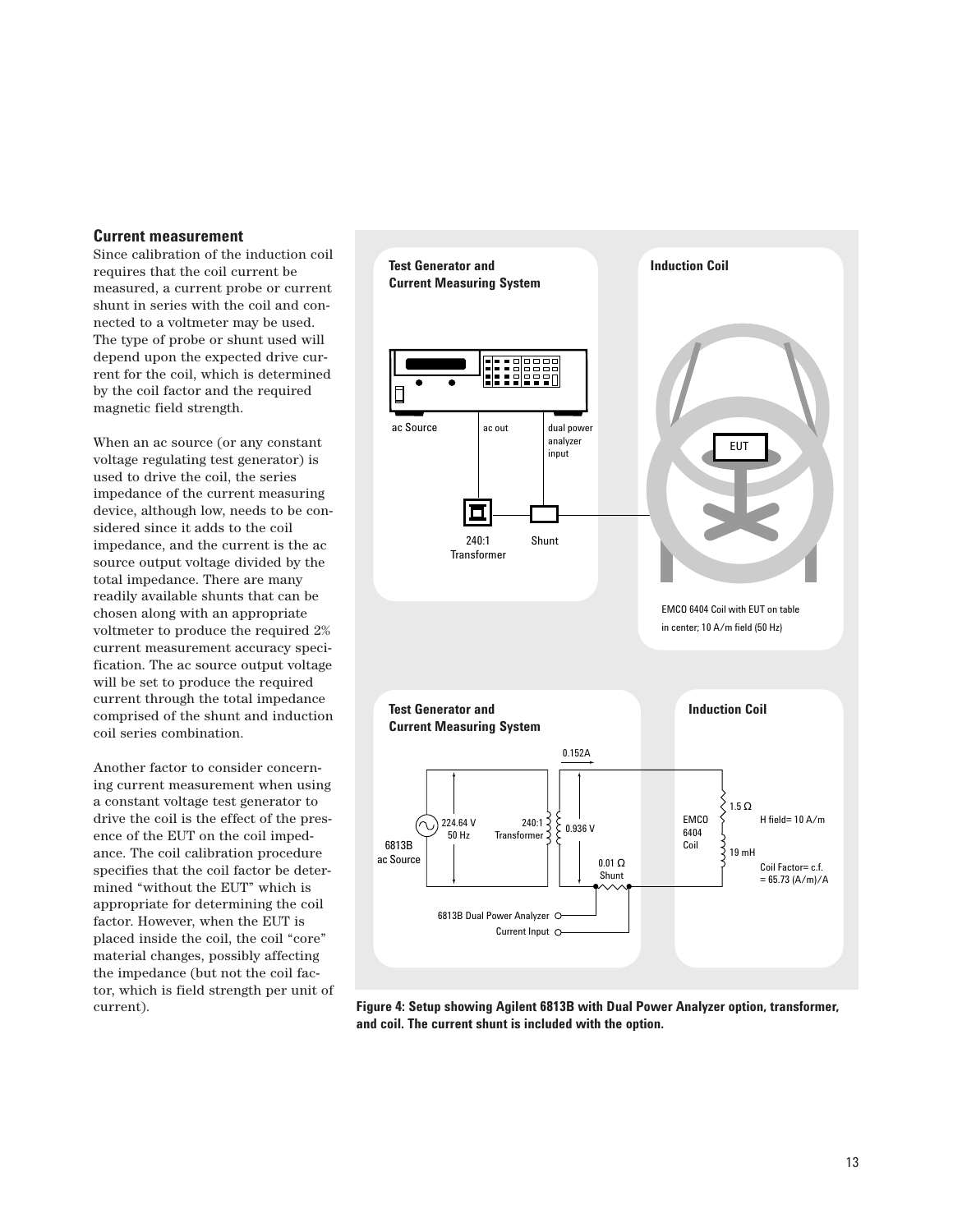If the voltage needed to produce the coil current is noted without the EUT, and used later with the EUT in the coil, it is possible that a slightly different coil current will result, and consequently, a slightly different field strength will result. This is due to the fact that the presence of the EUT in the center of the coil can change the coil's impedance, changing the current flowing in it for a given voltage. When depending solely on a constant voltage to regulate the coil current, it is therefore important to determine that voltage with the EUT present, so that this voltage can be used during the actual test. Alternately, if the coil current is monitored during the test, the test generator voltage can be adjusted to produce the correct current, compensating for this effect.

Note that if an ac source that has built-in output current measurement capability (readback) is used, and the source is driving the coil directly without a transformer, the source's output current readback can be used to verify the current, eliminating the need for an external shunt and voltmeter. The 6813B can measure its output current with an accuracy of  $\pm$  (0.05 % + 1.5 mA) for peak currents up to  $\pm$  8.08 A (sinusoidal rms currents up to 5.71 A), and an accuracy of  $\pm$  (0.05% + 10 mA) at higher currents.

When a step-down transformer is used to allow the ac source output voltage to be a higher value relative to the coil voltage, the ac source output current is reduced by the transformer turns-ratio as compared to the coil current. Depending on the required field strength, coil, and transformer used, the ac source current may be very low (< 1 mA). In these cases, it is necessary to measure the transformer secondary current (the coil input current) instead of the ac source output current. The 6813B ac source is available with a

Dual Power Analyzer option providing the ability to measure an external voltage and an external current using a current shunt that could be used to measure the current on the secondary side of the transformer. This setup is shown in Figure 4, which builds upon the example shown earlier in Figure 2. The shunt, included with the Dual Power Analyzer option, has resistance that is low enough to avoid adding any significant voltage drop. The current measurement specifications of the Dual Power Analyzer current input are the same as those for the ac source output current mentioned earlier. The low range current measurement accuracy specification results in 1% of inaccuracy on the 0.152 A of coil drive current required in the example, well within the standard's 2% measurement instrumentation requirement. Additionally, the 6813B ac source can directly measure the current total harmonic distortion, either on its output current or on the Dual Power Measurement current input, verifying that it is less than 8% as required by the standard. Alternately, a shunt and voltmeter could be used to measure the current, and an instrument such as a power meter to measure the distortion.

#### **Transformers**

Coil current and coil voltage are directly proportional to field strength, and the field strength test levels in the standard vary from 1 A/m to 1000 A/m (including the pulsed tests). In order to cover the full test level range, the test generator would be required to produce currents and voltages throughout the 1000:1 range of values. The use of transformers with various turns-ratios makes this possible. A single transformer can be used to test to several test levels covered by the standard. Generating field strengths within about a 10:1 range is possible with a single transformer, given a particular configuration

including an ac source and induction coil. Given that the test level range of values is 1000:1, three transformers can be used to cover all of the levels in the standard.

For example, using the EMCO 6404 coil (1.5 ohms, 19 mH, 65.73 A/m/A coil factor) operating at 50 Hz and an 6813B ac source, transformers with turns-ratios of 240, 8, and 2.5 could be used to produce all of the magnetic field strengths in the standard. Table 4 shows the resultant current and voltage for the coil and the ac source output.

The coil current and voltage are simply determined by the required field strength, the coil factor, and the coil impedance. The ac source current and voltage are derived from the coil current and voltage, and the transformer turns-ratio. The ac source and transformer must each be capable of handling the resultant VA. As can be seen in the table, the VA requirements become large as the field strength increases. As was mentioned earlier, the 6813B is a 1750VA product, so it can produce any of the field strengths in the standard. Since it is the regulated output voltage of the ac source that is controlling the coil current, it is important to make sure the ac source output voltage is a reasonable value with respect to its maximum output capability (300 Vac) to ensure adequate voltage resolution and accuracy. A product capable of 300 Vac should not be used to directly produce voltages like those required across the coil at low field strengths (0.094 Vac, 0.281 Vac, etc.). The transformer turns-ratio values in the table are chosen to ensure that the ac source voltage is well within the ac source's operating capabilities.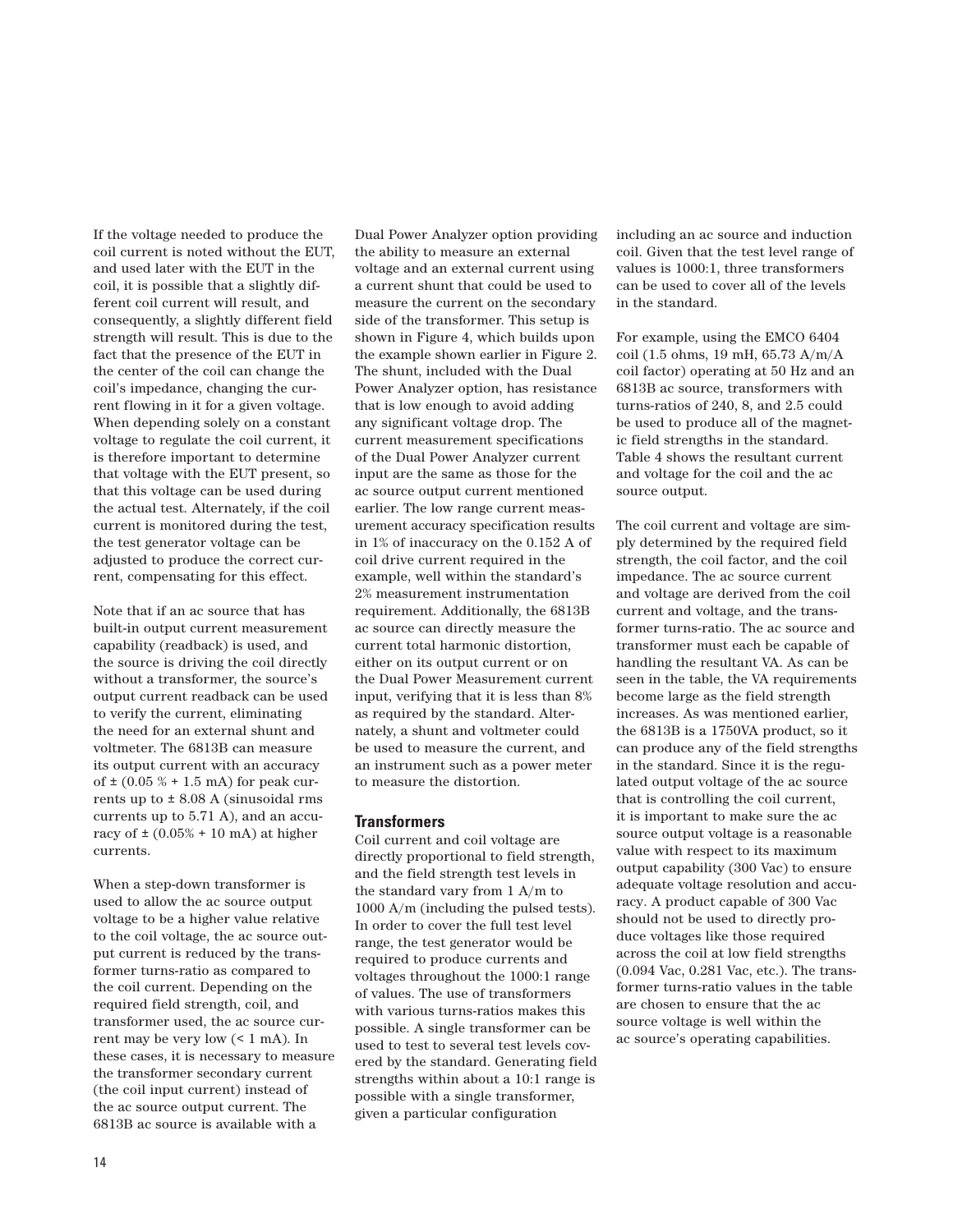A simple model for a transformer and its effect on current generation and current measurement is shown in Figure 5. The objective is to control the magnetic field by controlling the coil current, which is the transformer secondary current. As mentioned earlier, one way in which to verify the coil current is to measure the primary current and use the turns-ratio to calculate the secondary current (coil current).

However, as can be seen from the figure, the magnetizing inductance, Lm, shunts some of the ac source current away from the transformer primary windings, thereby introducing an error. Additionally, the primary and secondary resistances introduce some voltage drop. Of course, if the ac source current needed to produce a particular field strength is measured, these errors would be calibrated out when performing the coil calibration procedure. However, since the primary current is reduced by the turnsratio of the transformer compared to the secondary current, its magnitude could become very small which may present some measurement challenges. These factors make it necessary to measure the secondary current in order to ensure the accuracy of the resultant magnetic field.



**Figure 5: Transformer parameters affect generation of current and current measurement**

| Table 4. Coil and ac source (ACS) I and V for transformers of various turns-ratios using |
|------------------------------------------------------------------------------------------|
| <b>EMCO 6404 coil at 50 Hz</b>                                                           |

| H(A/m) | Coil I (A) | Coil V (V) | N:1 | ACS I (A) | ACS V (V) | <b>ACS VA</b> |
|--------|------------|------------|-----|-----------|-----------|---------------|
| 1      | 0.015      | 0.094      | 240 | 6.34E-05  | 22.5      | 0.001         |
| 3      | 0.046      | 0.281      | 240 | 1.90E-04  | 67.4      | 0.013         |
| 10     | 0.152      | 0.936      | 240 | 6.34E-04  | 224.7     | 0.142         |
| 30     | 0.456      | 2.809      | 8   | 0.057     | 22.5      | 1.282         |
| 100    | 1.521      | 9.363      | 8   | 0.190     | 74.9      | 14.245        |
| 300    | 4.564      | 28.090     | 8   | 0.571     | 224.7     | 128.208       |
| 1000   | 15.214     | 93.635     | 2.5 | 6.086     | 234.1     | 1424.533      |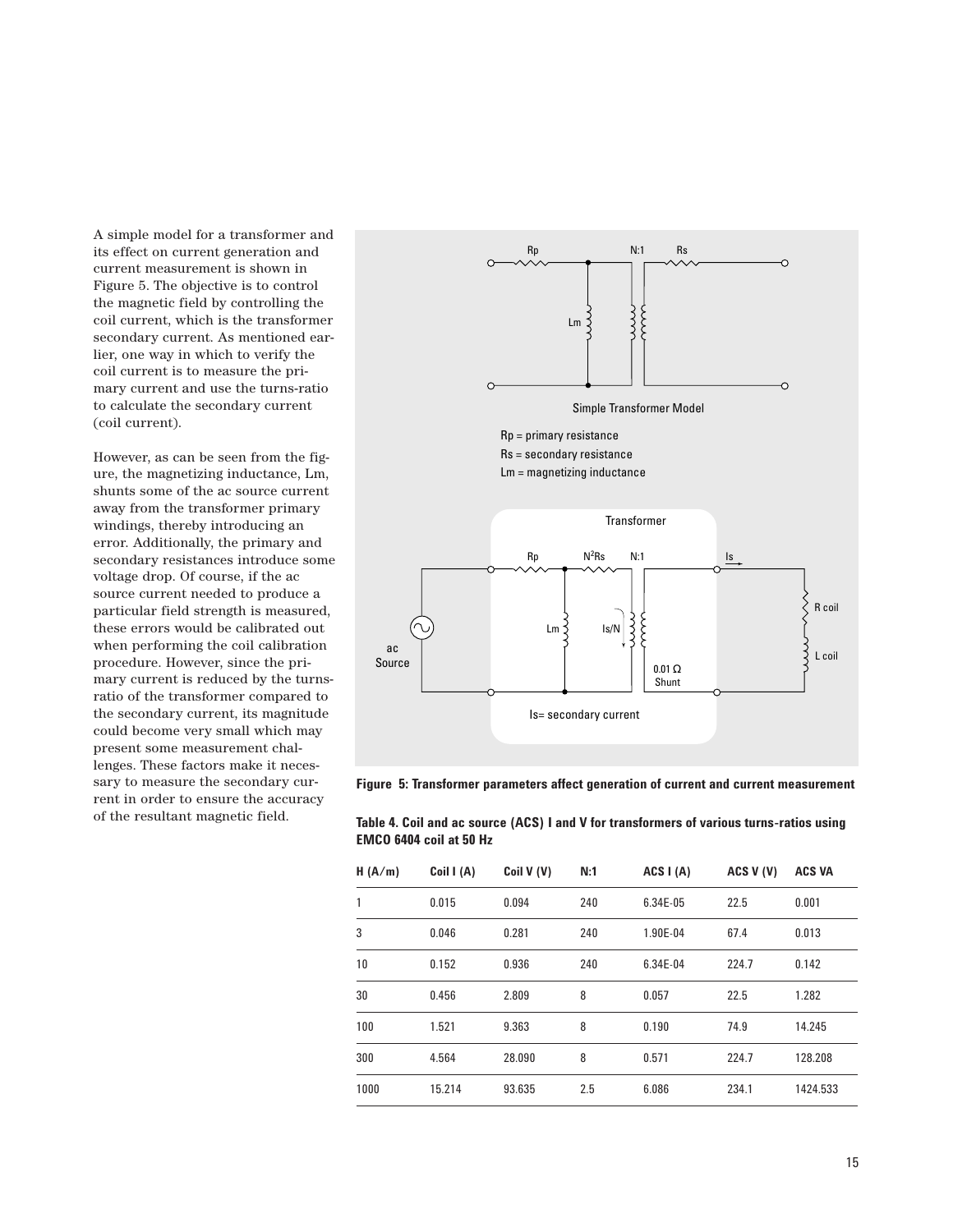## **Performing a test**

*In addition to the test generator and induction coil, the other components necessary to test to the IEC/EN 61000-4-8 standard include a ground plane, equipment to operate the EUT, equipment to test (verify) the EUT, and, of course, the EUT itself.*

The ground (reference) plane (GRP) requirements are as follows:

**1.** The standard specifies that "the EUT and auxiliary test equipment shall be placed on" the GRP. Auxiliary instrumentation is defined by the standard as "... any other instrument necessary for the operation and verification of the EUT functional specifications." Certainly, the EUT should be placed on the GRP. Since the auxiliary test equipment is comprised of equipment to both operate the EUT and verify the EUT functionality, it is reasonable to include on the GRP, at most, some equipment necessary to operate the EUT. For example, this might include equipment to simulate EUT operating signals. However, it is not reasonable to include on the GRP some other types of equipment necessary to operate the EUT. For example, if a regulated source is used to provide power to the EUT, it should not be on the GRP. It also does not seem reasonable to include on the GRP the equipment necessary to verify the EUT, like an oscilloscope or voltmeter, since the magnetic immunity of this verification equipment may be unknown. Figures 3 and 4 in the standard support the interpretation that no auxiliary test equipment is placed on the GRP. Instead, cabling is run to this equipment. The standard should allow for auxiliary test equipment to be both on and/or off the GRP.

**2.** Made of non-magnetic metal sheet (copper or aluminum), 0.25 mm thick. If a different metal is used, thickness must be 0.65 mm minimum

**3.** Minimum dimensions: 1 m by 1 m (final size depends on EUT size)

**4.** Must be connected to safety earth ground

The EUT is to be placed on the GRP on a 0.1 m insulating support (e.g., dry wood) with the EUT earth terminal connected to the safety earth of the GRP. The GRP can be used to complete the return current path for the induction coil. However, the standard does not make any provisions for utilizing the GRP with either multiple turn coils, or double coils, either of which can be used to produce the required magnetic field. In fact, the GRP is conspicuously absent from Figure 6 in the standard that shows an illustration of a Helmholtz coil. The entire purpose of the GRP with respect to testing magnetic immunity is not clear.

The induction coil must enclose the EUT, with the EUT at its center, in order to allow the EUT to be immersed in the magnetic field produced by the coil. Supplied or recommended cabling is to be used, exposing the cables to the magnetic field for 1 m of their length. This requirement could be problematic if the EUT is small enough to allow for a coil of such dimensions as to produce a magnetic field smaller than the 1 m cable length.

The test generator must be located less than 3 m from the induction coil, with one terminal connected to the GRP.

After the induction coil has been calibrated and the test generator verified according to the procedures discussed earlier, the actual test procedure then consists of the following:

**1.** Verify the laboratory environmental conditions. The required temperature, relative humidity, and atmospheric pressure are described in the standard. Note also that the ambient magnetic field in the laboratory must be 20 dB lower than the selected test level. Otherwise, a Faraday cage should be used.

**2.** Verify that the EUT is operating properly without the magnetic field present

**3.** Select the appropriate test level, apply the test field, and examine the operation of the EUT

**4.** Evaluate the results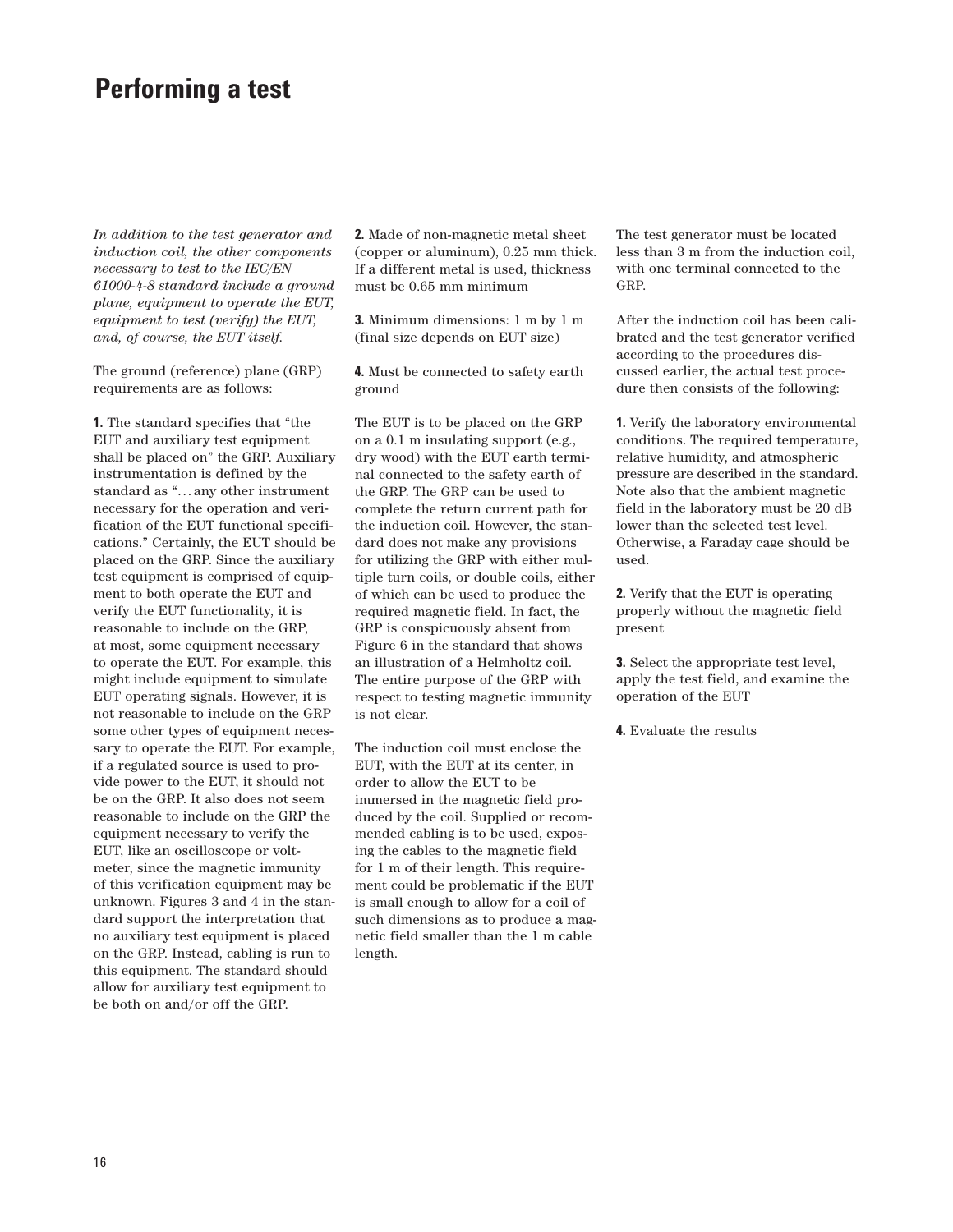Although the test section (8.2 a) of the standard specifically calls out the use of an "induction coil of standard dimensions  $(1 \text{ m x } 1 \text{ m})^n$  for testing table-top equipment, the more detailed coil characteristics section (6.2.1) states that, "depending on the size of the EUT, induction coils of different dimensions may be used." (Note that "different" here means "various.") Since the spirit of the standard is to subject an EUT to a particular magnetic field strength of known magnitude and homogeneity, it would seem reasonable to assume that the method by which that field is produced is less important than the characteristics of the field itself. Therefore, use of a coil with "non-standard" dimensions would then be acceptable, as long as the field produced meets the requirements. Of course, use of the recommended dimensions lessens the need for confirmation of the resultant field characteristics.

The test section of the standard calls for rotating the coil 90 degrees in order to expose the EUT to fields of different orientations. The EUT should be tested in a field oriented in each of 3 orthogonal positions (left to right, front to back, and top to bottom), requiring the test to be repeated 3 times. Although the standard specifically mentions rotating the coil to produce the different orientations, rotating the EUT instead is an acceptable way to produce the exact same result.

Floor-standing equipment is typically larger than table-top equipment necessitating the use of coils of suitable dimensions. The coil must still surround the EUT, but may be moved along the EUT and the test repeated in order to cover the entire volume of the EUT, for each of the 3 orthogonal orientations. When moving the coil, (or, likewise, the EUT within the coil), the distance moved shall be 50% of the shortest side of the coil.

#### **Evaluating test results**

During the application of the test field, the operation of the EUT is examined and compared against expected performance. The results can be classified into one of the following four categories:

**1.** Normal performance within the specification limits

**2.** Temporary degradation or loss of function or performance which is self-recoverable

**3.** Temporary degradation or loss of function or performance which requires operator intervention or system reset

**4.** Degradation or loss of function which is not recoverable due to damage of equipment (components) or software, or loss of data.

Of course, the EUT shall not become dangerous or unsafe as a result of being exposed to the test field.

Clearly, the EUT passes the test if number 1 above is the result since the equipment has demonstrated its immunity to the applied field. The other levels of immunity can also be considered acceptable (except becoming dangerous) if the manufacturer clearly states that the observed EUT behavior is expected. However, products with low immunity relative to competitive products will compare unfavorably. Also, generic immunity or product standards may include specific requirements necessitating a particular degree of immunity.

Finally, test conditions and test results should be summarized in a test report.